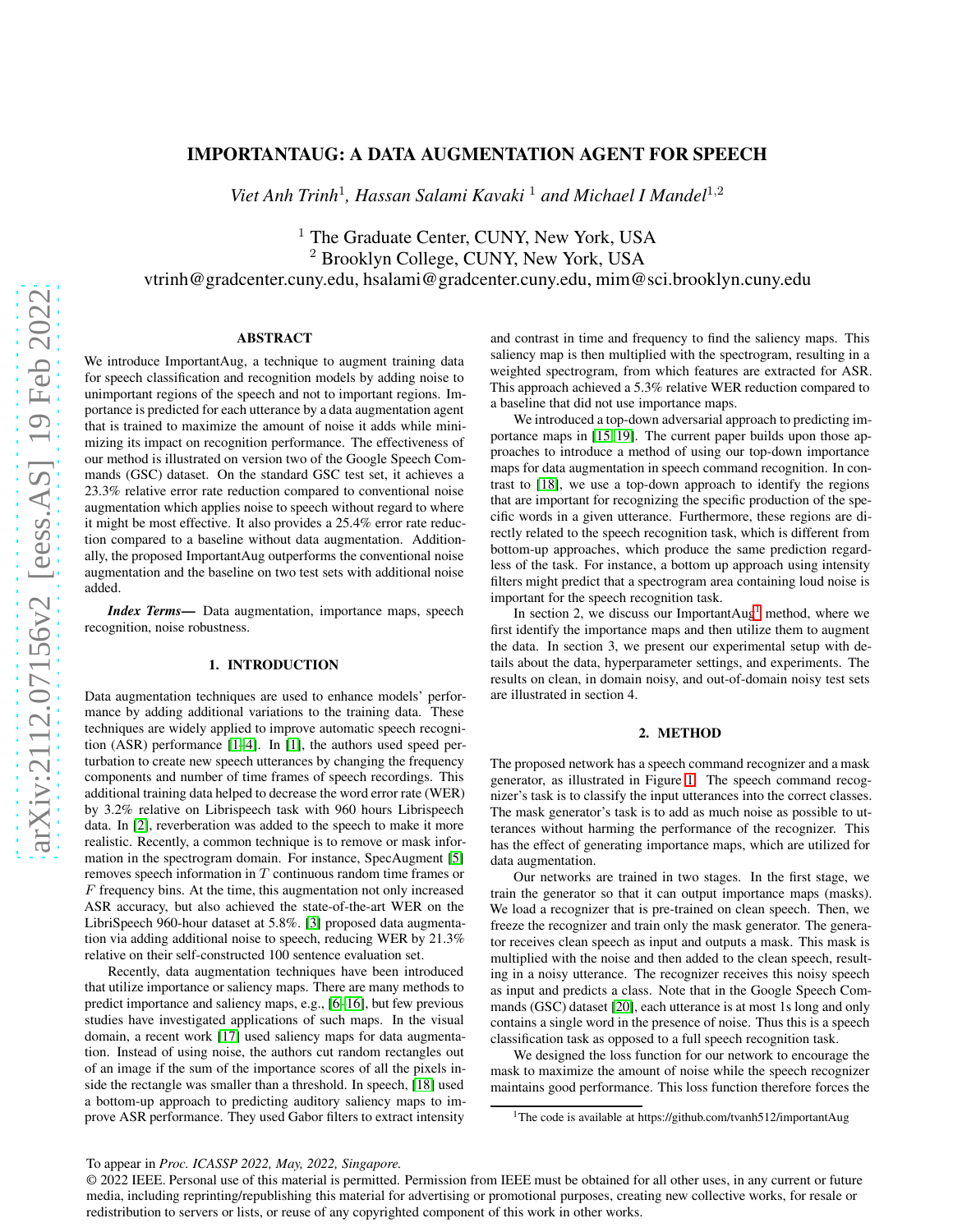

<span id="page-1-0"></span>Fig. 1. ImportantAug scheme. The mask generator's task is to output an importance map (mask) for an utterance with maximal noise while interfering with recognition of the recognizer as little as possible. The mask is point-wise multiplied (⊙) with the scaled noise and added to the clean speech. The mask contains values close to 0 at important points and values close to 1 at unimportant points.

generator to output a mask with less noise in regions that are important to the recognizer, and with more noise in regions that are unimportant to the recognizer.

In the second stage, we freeze the generator and train only the speech command recognizer. We aim to create additional data to train the recognizer. To create additional data, noise is added to the unimportant regions of the clean speech. Less or no noise is added to the important regions.

Denote  $S(f, t)$  and  $N(f, t)$  as the complex spectrograms of the speech and noise, respectively, where  $f$  is the frequency index and  $t$  is the time index. These spectrograms are created by applying the short time Fourier transform (STFT) to the time domain signal  $s(t)$ of the speech and  $n(t)$  of the noise. The generator G with parameters  $\theta$  takes  $S(f, t) = 20 \log_{10} |S(f, t)|$  as input and predicts a mask  $M_{\theta}(f, t)$  with the same shape as  $\tilde{S}(f, t)$ 

$$
M_{\theta}(f,t) = G(\tilde{S}(f,t);\theta) \in [0,1]^{F \times T}
$$
 (1)

An additional augmentation shifts the mask slightly in time or frequency to further increase variability in the training data for the recognizer. The mask output by the generator,  $M_{\theta}$ , is rolled along the frequency and time dimension

$$
M_{\theta r} = r(M_{\theta}; \delta) \tag{2}
$$

where r is the roll operator (we use torch.roll) and  $\delta$  is the number of time frames or frequency bins by which the elements of the mask are shifted.  $\delta$  is drawn uniformly at random from the interval  $(-D, D)$ . Furthermore, to create additional variation, with probability 0.5, the mask  $M_{\theta r}$  is replaced by a mask of all 1's. Denote whichever mask is selected as M. This rolling augmentation is only used when retraining the recognizer using the predicted importance maps and not when training the mask generator itself.

This mask is then applied point-wise to a noise instance  $N$ , scaled by gain A. The gain A is adjusted each training batch such that the signal to noise ratio is maintain at a target value

$$
A = \sqrt{\frac{\sum_{b,t,f} |S_{btf}|^2}{10^{\nu/10} \sum_{b,t,f} |N_{btf}|^2}},
$$
\n(3)

where  $v$  is the target SNR expressed in decibels, and b, t, f denoted the batch, time, and frequency dimensions respectively. The resulting masked-scaled noise  $AN \odot M$  (where  $\odot$  denotes point-wise multiplication) is added to the clean speech  $S$ . The resulting noisy mixture is input to the speech command recognizer  $R$ , which predicts the probability of the class  $\hat{y}$ 

$$
\hat{y} = R(S + AN \odot M). \tag{4}
$$

The model is trained to minimize

$$
\mathcal{L}(\theta) = \lambda_r \mathcal{L}_{\mathcal{R}}(y, \hat{y}) - \frac{\lambda_e}{TF} \sum_{f, t} \log M + \frac{\lambda_f}{TF} \sum_{f, t} |\Delta_f M| + \frac{\lambda_t}{TF} \sum_{f, t} |\Delta_t M|.
$$
 (5)

where  $\mathcal{L}_R$  is the loss of the speech recognizer,  $\Delta_f$  is the difference operation along frequency,  $\Delta_t$  is the difference operation along time, and  $\lambda_r, \lambda_e, \lambda_f$ , and  $\lambda_t$  are weights set as hyperparameters of the model. The recognizer loss is the cross entropy between the prediction  $\hat{y}$  and the ground truth label y. This loss forces the recognizer to keep high accuracy on predicting the correct class. The  $-\sum_{f,t}$  log M term forces the mask's value to be close to one, thus maximizing the amount of noise added. The terms associated with  $\lambda_f$  and  $\lambda_t$  encourage the mask to smooth in frequency and time.

#### 3. EXPERIMENTAL SETUP

#### 3.1. Dataset

We use the Google Speech Commands (GSC) dataset version 2 [\[20\]](#page-4-11) for our experiments. This dataset includes 105,829 single-word utterances of 35 unique words. Many utterances include noise or other distortions. The models were trained on the training set and evaluated on the test set. The development set was used for early stopping.

We also employ additional noise from the MUSAN dataset [\[21\]](#page-4-12) to augment the speech from the GSC dataset. The recordings in MU-SAN have different lengths, so we only used the first second from each recording and exclude any recordings shorter than one second as the speech utterances are restricted to be at most one second long. There are 877 noisy files after filtering out short utterances. We randomly choose 702 files (80%) for training. We mix the remaining 175 files with the utterances from the GSC test set, creating a new noisy test set that we call GSC-MUSAN.

To evaluate our trained model on out-of-domain noisy environments, we also create another test set. First, we select a file "HOME-LIVINGB-1.wav", which contains 40 minutes of noise recording in the living room environment from the QUT corpus [\[22\]](#page-4-13). We then resample this file from 48 to 16 kHz, the same rate as the GSC utterances and choose random sections in this noisy file to mix with the utterances in the GSC test set. We call this dataset GSC-QUT.

#### 3.2. Experiments

We compare our proposed method against two other methods. In the first method (baseline), we train a recognizer that does not utilize any data augmentation . It is trained on the GSC training set and selected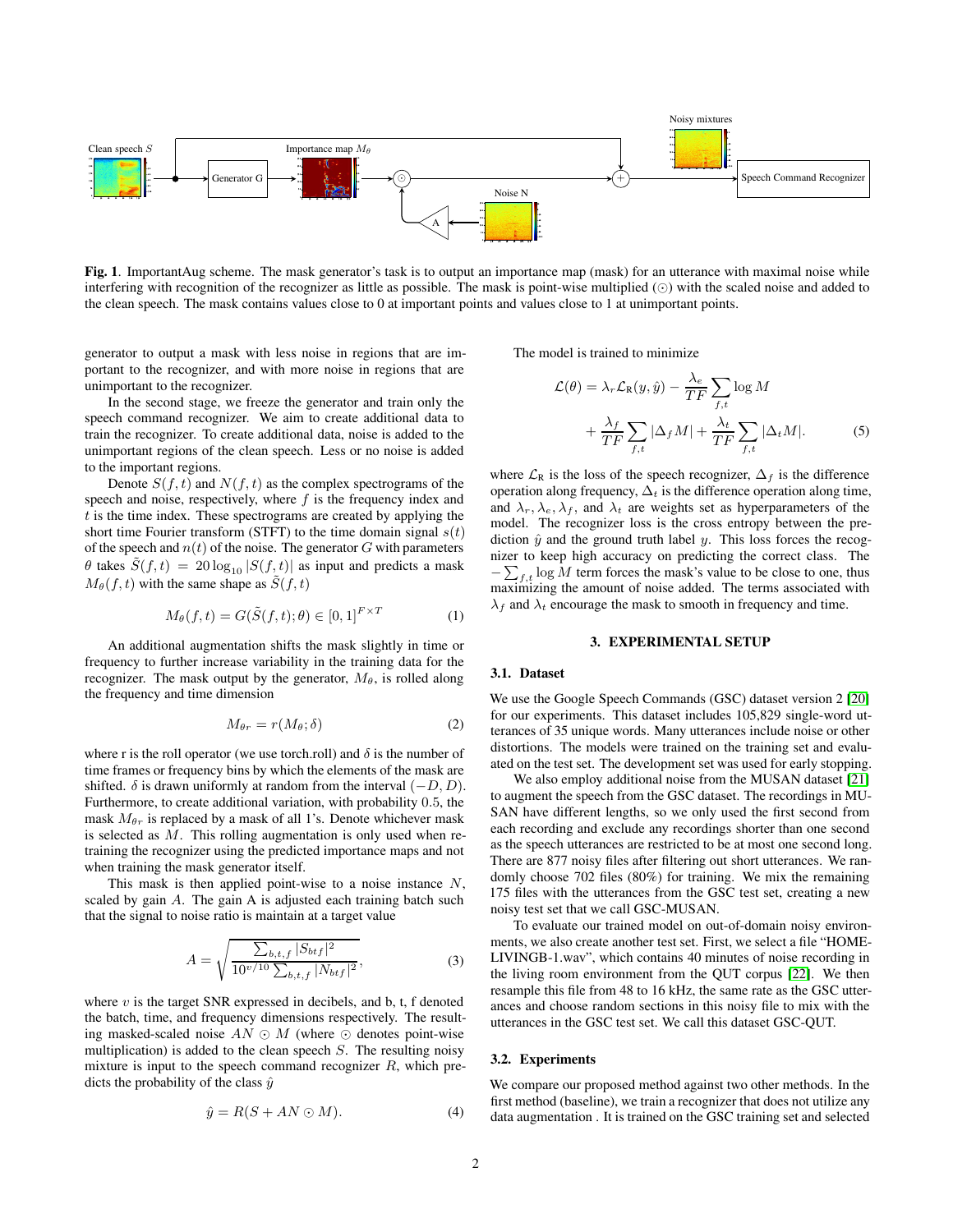<span id="page-2-0"></span>Table 1. Recognizer error rate (%) on the Google Speech Command v2 (GSC) development set with conventional noise augmentation at different SNRs

| <b>SNR</b> | Dev  | <b>SNR</b> | Dev  |
|------------|------|------------|------|
| $\infty$   | 7.74 | 15         | 5.83 |
| 40         | 6.39 | 10         | 6.11 |
| 35         | 7.65 | 5          | 6.00 |
| 30         | 6.10 | 0          | 5.97 |
| 25         | 6.19 | $-5$       | 6.24 |
| 20         | 6.22 | $-10$      | 6.16 |

using early stopping on the development set. All other methods are trained by initializing their parameters to those of this pre-trained baseline recognizer. In the second method, we utilize a conventional noise augmentation technique that treats all time-frequency points as equally important and applies noise directly to the speech without importance maps  $(S + AN)$ . We perform an experiment to identify the best single signal to noise ratio (SNR) to use, comparing those ranging from −10 dB to 40 dB in steps of 5 dB. We also evaluate ∞ dB by training on clean data.

In our proposed method, ImportantAug, we performed the twostage training as described above. First, we load and freeze the recognizer from the baseline and train the generator. Then, we freeze the generator and train the recognizer. The noise from the MUSAN dataset was multiplied with the rolled importance maps and added to the speech. In addition, we perform an ablation study by evaluating the recognizer performance when we remove the importance map from the proposed approach, by setting the mask to be all 1's, which we call the "Null ImportantAug" condition. In this case, no region is more important than other regions and the noise is added directly to the speech. We evaluate the baseline (no augmentation), conventional noise augmentation, ImportantAug and Null ImportantAug on the standard GSC test set, GSC-MUSAN and GSC-QUT noisy test sets.

In addition to using continuous-valued importance maps, we also experimented with binarizing the importance maps . We considered the  $q\%$  of time-frequency points with the lowest value in the continuous-valued importance map as being important and did not add any noise to them. The other  $100 - q\%$  of the points were considered unimportant and noise was added to them. In this experiment, the mask was not replaced by an all 1's mask at all.

#### 3.3. Hyperparameter settings

The signal was sampled at 16 kHz with a window length of 512 and a hop length of 128 samples, leading to a spectrogram with 257 frequency bins and 126 time frames for a 1 s utterance. In all experiments, we use the same default setting for the speech command recognizer, which is a neural network with 5 layers. Each layer has a 1D depth-wise and 1D point-wise convolution [\[23,](#page-4-14) [24\]](#page-4-15), followed by SELU activation [\[25\]](#page-4-16). The depth-wise convolution has a kernel size of  $9 \times 9$  (281.25 Hz x 96 ms), a stride value of 1, a dilation value of 1; and its inputs and outputs are both 257 channels. The point-wise convolution consists of a kernel of size  $1 \times 1$  and also has inputs and outputs for size 257.

The generator is a neural network with 4 layers, where each layer is a 2D convolutional network. The first layer takes one channel in and outputs 2 channels. The second and third layers have 2 channels

Table 2. Recognizer error rate (%) with various augmentation approaches on GSC test set

<span id="page-2-1"></span>

| Augmentation method             | Initial SNR (dB) | Error |
|---------------------------------|------------------|-------|
| No augmentation                 | $\infty$         | 6.70  |
| Conventional noise augmentation | 15.0             | 6.52  |
| <b>ImportantAug</b>             | $-12.5$          | 5.00  |
| Null ImportantAug               | $-12.5$          | 6.12  |

in their input and output. The last layer has 2 channels of input and one of output. All the layers have a kernel size of  $5 \times 5$  (156.25 Hz x 64ms), a stride value of 1, a dilation value of 1 and a padding so that the output has the same height and width as the input.

In the proposed ImportantAug method, we selected hyperparameters  $\lambda_r = 1$ ,  $\lambda_e = \lambda_f = \lambda_t = 3$ ,  $v = -12.5$  dB. First, the weights  $\lambda_r, \lambda_e, \lambda_f, \lambda_t$ , and v were manually adjusted based on a very small number of settings so that the speech command recognizer performed well and the mask values were closer to all 1's on the development set. Then we chose  $D$ , the maximum number of time frames or frequency bins by which the elements of the mask are shifted to be 30, equivalent to 937.5 Hz and 264 ms. This was selected to keep the mask from shifting too far from the original position.

All the models are trained with the Adam optimizer with an initial learning rate of 0.001, which is decayed by half every 20 epochs and a batch size of 256. The models are trained for 200 epochs with early stopping on the development set loss with a patience value of 30.

#### 4. RESULTS

Table [1](#page-2-0) shows the error rate on the development set for the conventional augmentation method with different signal to noise ratios. We can see that adding too much noise leads to a high error rate, for example, SNRs -10 and -5 dB have error rates 6.16% and 6.24%, respectively on the development set. Adding too little noise is also not optimal, for instance, SNRs 40 and 35 dB have error rate 6.39% and 7.65% on the development set. Using no noise at all does not provide good performance, with an error rate 7.74%. However, adding the right amount of noise is beneficial for the recognizer as it balances variation in the training data with speech fidelity. As shown in Table [1,](#page-2-0) the best error rate (5.83%) is with an SNR of 15 dB. The model trained with SNR 15 dB has the best performance on the development set, so we choose this model to evaluate on the test set and compare with other approaches in Table [2.](#page-2-1)

Table [2](#page-2-1) shows the results on the standard GSC test set. The baseline speech command recognizer has an error rate of 6.70%. The conventional noise augmentation method produces a model with an error rate of 6.52%. Our proposed method has the best error rate at 5.00%, which is a 25.4% relative improvement over the no augmentation baseline and 23.3% relative improvement over the conventional noise augmentation method. We also perform an ablation study with the Null ImportantAug method by using a "mask" that is all 1's, which leads to an error rate of 6.12%. Null ImportantAug is similar to the traditional NoiseAug because it does not utilize importance maps. The difference is that Null ImportantAug is trained with the same SNR as ImportantAug (-12.5 dB), while the traditional NoiseAug uses the SNR chosen based on the performance on the de-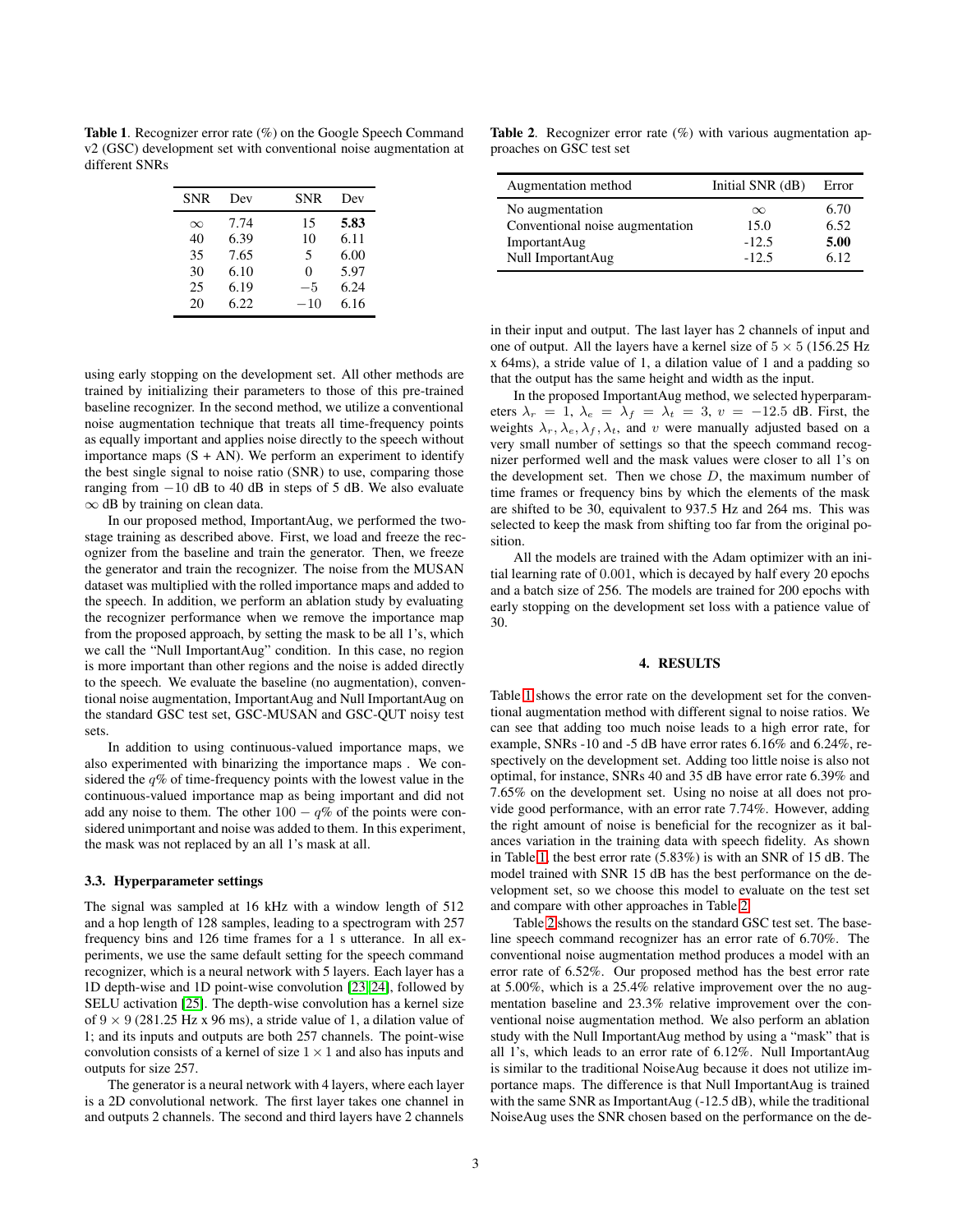

<span id="page-3-2"></span>Fig. 2. (a) Clean utterance from Google Speech Commands dataset. (b) Importance map (blue areas) from the generator. (c) Rolled importance map. (d) MUSAN noise. (e) Noisy speech created by multiplying the noise from (d) with the mask from (c) and adding clean speech from (a)

<span id="page-3-0"></span>Table 3. Recognizer error rate (%) of augmentations on in-domain noise test set (GSC-MUSAN) as a function of test SNR.

|                     | <b>Test SNR</b> |       |          |      |     |     |     |
|---------------------|-----------------|-------|----------|------|-----|-----|-----|
| Method              | $-12.5$         | $-10$ | $\Omega$ | 10   | 20  | 30  | 40  |
| No aug. (baseline)  | 77.6            | 72.7  | 45.2     | 21.0 | 115 | 8.4 | 7.3 |
| Noise aug. (SNR 15) | 65.8            | 57.7  | 26.3     | 10.8 | 7.3 | 6.6 | 6.4 |
| ImportantAug        | 43.5            | 35.0  | 13.3     | 7.4  | 5.7 | 5.2 | 5.1 |
| Null ImportantAug   | 45.2            | 37.0  | 15.0     | 8.5  | 6.9 | 62  | 6.0 |

<span id="page-3-1"></span>Table 4. Recognizer error rate (%) of augmentations on out-ofdomain noise test set (GSC-QUT) as a function of test SNR.

|                     | <b>Test SNR</b> |       |          |      |     |     |     |
|---------------------|-----------------|-------|----------|------|-----|-----|-----|
| Method              | $-12.5$         | $-10$ | $\Omega$ | 10   | 20  | 30  | 40  |
| No aug. (baseline)  | 90.9            | 87.3  | 55.8     | 20.8 | 9.6 | 7.4 | 7.0 |
| Noise aug. (SNR 15) | 89.0            | 83.5  | 42.0     | 12.9 | 7.3 | 6.5 | 6.2 |
| ImportantAug        | 72.0            | 61.3  | 23.5     | 8.9  | 5.8 | 5.1 | 4.8 |
| Null ImportantAug   | 72.3            | 61.6  | 24.8     | 10.0 | 6.8 | 6.1 | 6.0 |

velopment set of 15 dB. The error rate with and without important maps are 5% and 6.12% respectively, thus the importance map is necessary for the observed performance gains.

Table [3](#page-3-0) shows the results on the GSC-MUSAN test set. We could observe that the proposed method ImportantAug achieve the best result in all SNR range. For example, the ImportantAug achieve 13.3% error rate at 0 dB, which is around one-third of the error rate of the baseline 45.2% and a half of the conventional augmentation method. We also observe that the error rates are going up if we remove the importance map (IM) when comparing row 3 and row 4 of Table [3.](#page-3-0) For example, at SNR 0 dB, the error rate going up from 13.3% to 15% if we remove the IM and train with only the noise.

Table [4](#page-3-1) shows the results on the GSC-QUT test set, which is outof-domain noise test set because the models are trained with MU-SAN noise, not with QUT noise. Here, we observe the same trend when the ImportantAug outperforms the baseline, the conventional augmentation method.

Figure [2.](#page-3-2)b shows an example of an importance map of an utterance of the word "four" in the GSC dataset. The importance map includes the fundamental frequency, the harmonics, and the outer border shape of the speech. These regions are predicted to be necessary for the speech command recognizer to identify this specific utterance. Thus, keeping these regions clean and adding noise outside of them makes the data more diverse while not affecting the recognition.

<span id="page-3-3"></span>Table 5. Recognizer error rate (%) with binarized ImportantAug using different important region ratios,  $q$  on the original GSC test set.

| $q(\%)$ | Dev  | Test |
|---------|------|------|
| 70      | 5.42 | 5.64 |
| 50      | 5.49 | 5.92 |
| 40      | 5.19 | 5.71 |
| 20      | 5.17 | 5.15 |
| 10      | 5.00 | 5.43 |
| 5       | 5.09 | 4.92 |
| 1       | 5.12 | 4.94 |
| 0       | 6.03 | 6.12 |

Table [5](#page-3-3) shows the error rate on the development and test set for the binary ImportantAug method with different important region ratios. In this experiment, we consider the quantile  $q\%$  of the regions that have lowest mask value to be important. The best result is achieved on the development set by choosing 10% of points to be important, which provides a 11.3% relative error reduction on the test set compared to not multiplying the noise with the importance map  $(q = 0)$ . Thus only a very small proportion of points need to be preserved in this way to enhance the data augmentation performance.

## 5. CONCLUSION

In conclusion, we have demonstrated a data augmentation agent that improves a speech command recognizer. Our proposed ImportantAug method produced a 25.4% relative error rate reduction compared to the non-augmentation method and and 23.3% relative reduction compared to the conventional noise augmentation method. Taken together, this work shows that importance maps can be estimated accurately enough to be helpful for data augmentation, providing one of the first such demonstrations, especially for speech. In the future, we will extend this framework by replacing the speech command recognizer with a full large vocabulary continuous speech recognizer and we will deploy different methods to identify the importance map and use the map to augment the speech data, such as those based on human responses. The proposed method could also be used in computer vision tasks, such as image recognition by predicting importance maps for images.